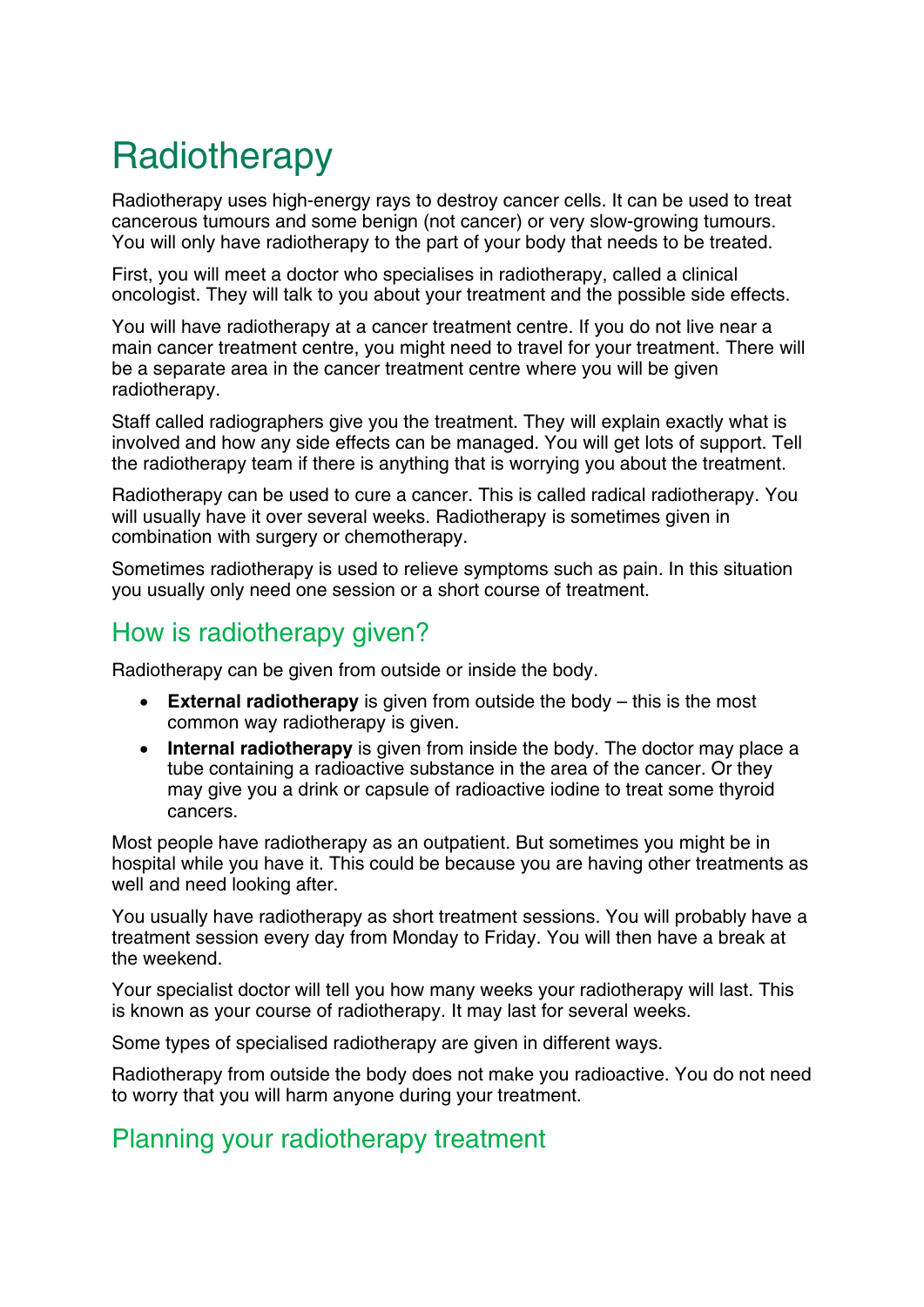Your specialist doctor plans your radiotherapy carefully. This is to make sure the treatment works well and causes as little damage as possible to normal cells nearby. You might have to go to the radiotherapy department a few times to plan your treatment.

You will have a planning CT scan of the area to be treated. This helps your doctor plan:

- the exact dose of radiotherapy to give you
- the position of the radiotherapy beams.

During the scan, you lie still in the same position that you will be in for your radiotherapy. Planning can take a little while, but it is an important part of your treatment.

#### Skin markings

You might have some small, permanent marks (tattoos) made on your skin. They are about the size of a pinpoint. They help the radiographer make sure you are in the right position for each session of radiotherapy. They will only make these marks with your permission. If you are worried about having them done, tell your radiographer.

#### Radiotherapy masks

If you are having radiotherapy to your head or neck, you will have a mask made before the planning CT scan. The mask keeps your head and neck in exactly the right position during your radiotherapy. You only need to wear it during radiotherapy planning and your sessions of radiotherapy.

The mask is made of mesh plastic or a clear plastic (perspex). The mesh is warmed and put on to your face so that the plastic gently moulds to fit the shape of your head and neck. When it has moulded, the mask will feel hard. It usually takes about 30 minutes to make the mask, and it won't hurt.

You can breathe normally while the mask is on, and it shouldn't feel uncomfortable. You might feel claustrophobic as it is on your face, but the radiotherapy team will talk to you about ways of coping with this.

## Having radiotherapy

Your radiographer will explain what will happen during treatment. At the beginning of each session, they will make sure you are in the correct position. You will need to lie still under the radiotherapy machine. Radiotherapy machines look like large x-ray machines.

When everything is ready, your radiographer will leave the room. This is when you will have the radiotherapy. It only takes a few minutes. You can talk to the radiographer through an intercom or signal to them during the treatment. You can usually bring music to play if you want.

Radiotherapy treatment is not painful. You will not see or feel it.

During treatment, the radiotherapy machine may stop and move into a new position. This is so you can have radiotherapy from different directions. The machine does not normally touch you.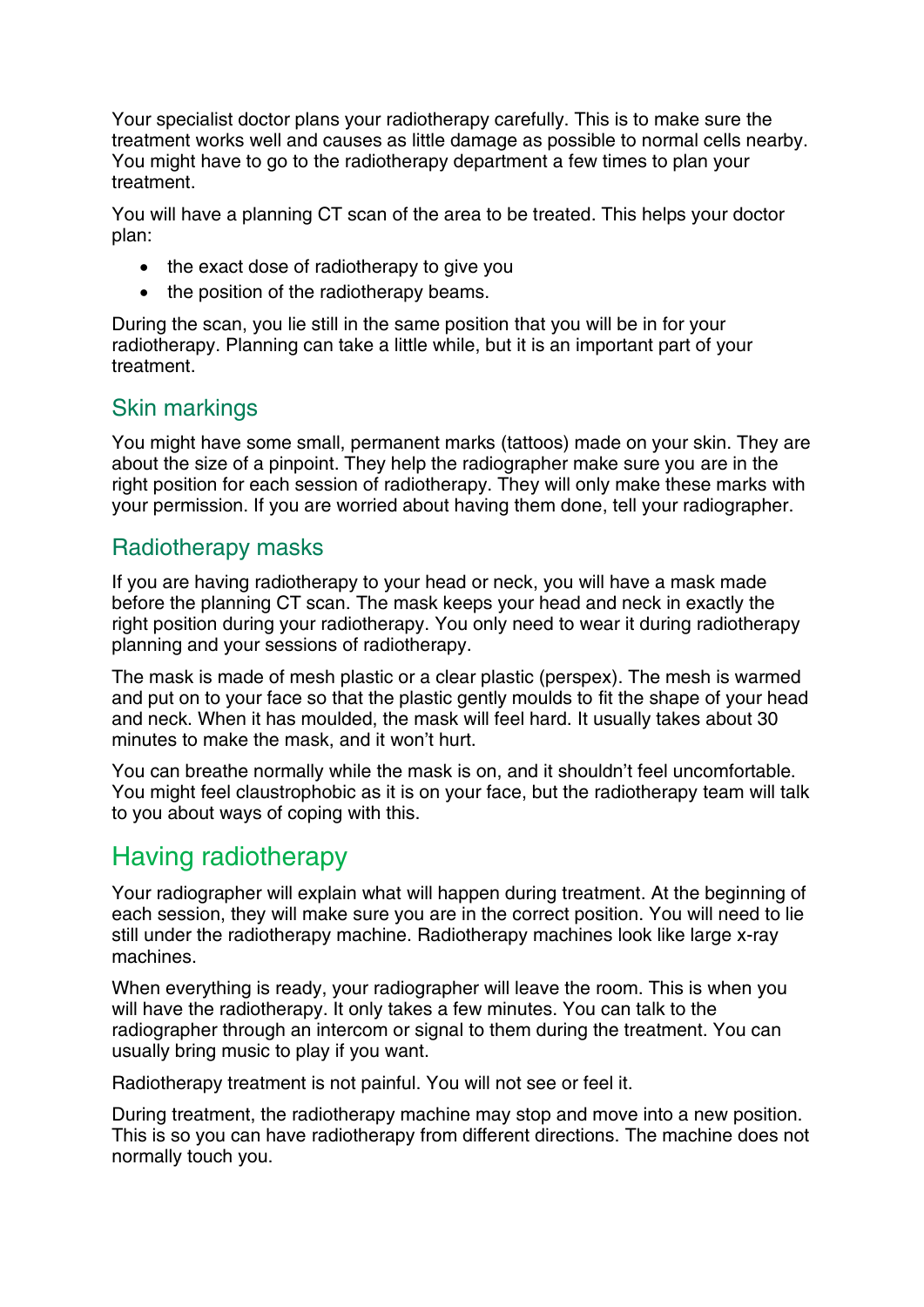# Specialised types of external radiotherapy

Sometimes specialised types of external radiotherapy are used:

#### Stereotactic radiotherapy

Stereotactic radiotherapy (SRT) can be used to treat certain brain tumours. SRT uses many small beams of radiation that target the tumour. The beams cross over at the tumour. This means that the tumour gets a high dose of radiation and nearby areas only get low doses. This helps to reduce the side effects of treatment.

SRT is sometimes called Gamma Knife™ or CyberKnife™ because of the names of the different machines used to give this type of treatment.

You might only need one session of treatment. Or it might be given over several sessions of treatment. A session can take from about 15 minutes to a few hours, depending on the type of machine. Your radiotherapy team will tell you what to expect.

You may need a mask or a head frame made to help keep you in position during treatment. Your radiotherapy team will talk to you about this and give you lots of support.

#### Total body irradiation

Total body irradiation (TBI) is radiotherapy to the whole body. You may have TBI if you need a donor stem cell (allogeneic) transplant. It can be given as part of the treatment to get you ready to receive the donor's cells.

You may have TBI twice a day over several days, or as one or two sessions. You have it to the front and back of your body. Your radiotherapy team will explain everything and help you to change position when you need to.

#### Proton therapy

Proton therapy uses protons rather than x-rays to treat a tumour. But it is given in a very similar way to standard radiotherapy. Treatment with proton therapy may cause less damage to surrounding healthy tissue and reduce the side effects of treatment.

At the moment, some people with certain tumours travel abroad for proton therapy. This is paid for by the NHS. New proton therapy centres are being built in the UK. One of these opens this year (2018). They will provide proton therapy to treat certain tumours. Your specialist doctor will give you more information if they think proton therapy might be helpful for you.

# Side effects

## What are the side effects?

Radiotherapy damages cancer cells but can also affect normal cells close by. This is what causes any side effects that you get.

You usually get side effects in the part of your body that is being treated. You may also have some general side effects, such as feeling tired. Side effects usually build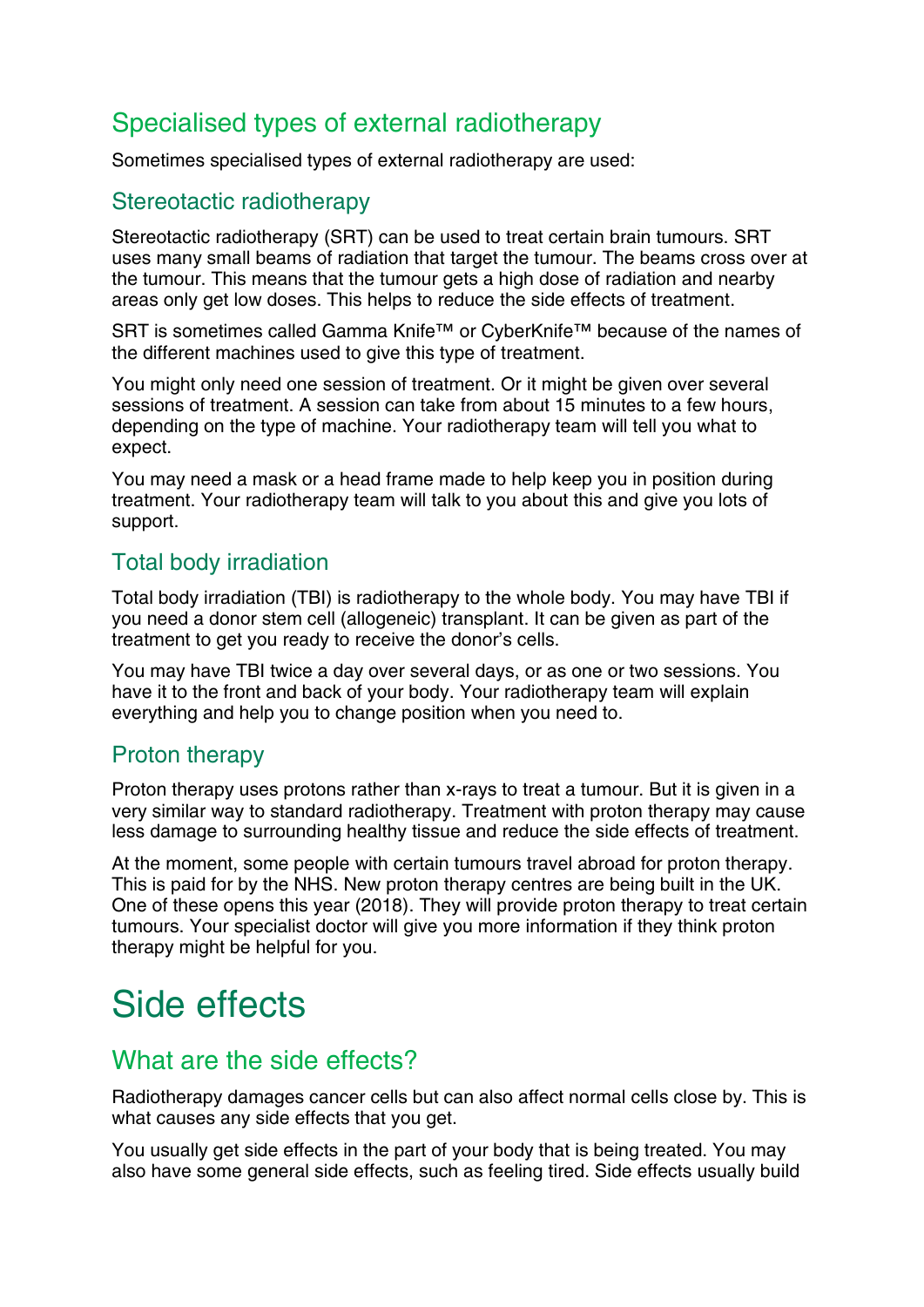up during treatment. After treatment finishes, it can take a week or two before side effects start getting better. Most of them usually go away gradually after that.

Sometimes, side effects take longer to improve. Or sometimes new side effects develop months or years after radiotherapy. These are called late effects. Your specialist doctor and nurse will explain the risk of any late effects.

We have listed some possible side effects of radiotherapy below.

Always tell your radiotherapy team about any side effects that you have or if they get worse. Your team can usually do something to improve the side effects, or they can give you more advice.

## Before treatment starts

Your doctor, nurse or radiographer will tell you what to expect. They will give you advice on what you can do to manage side effects.

They will also give you advice on preparing for treatment. For example, if you are having radiotherapy to the head and neck, you may need to have a dental check before treatment starts.

Your doctor will explain if treatment might affect being able to get pregnant or make someone pregnant (your fertility). Before treatment starts you can see a specialist about possible ways of preserving your fertility.

Radiotherapy is harmful to an unborn baby, so it is important to prevent you or a partner getting pregnant. If you are having sex during treatment, your doctor or nurse will advise you to use contraception. They can advise you on how long you should continue to use contraception for.

If you smoke, it is important to try to stop. Stopping smoking can make radiotherapy work better. It also reduces the side effects of treatment. It can be difficult to stop, but there's lots of support to help you. Your doctor or nurse will give you advice. There are also NHS services to help people stop smoking.

# General side effects of radiotherapy

#### **Tiredness**

This is a common side effect and probably the main one you will notice. You usually get more tired as treatment goes on. Having other treatments (such as surgery or chemotherapy) or travelling to the hospital every day can also make you feel more tired (fatigued).

It can help to:

- try not to do too much
- get plenty of rest
- do some gentle exercise, such as short walks this will help give you more energy.

After treatment finishes, you may continue to feel tired for a few weeks or months. If it does not get better, let your doctor or nurse know.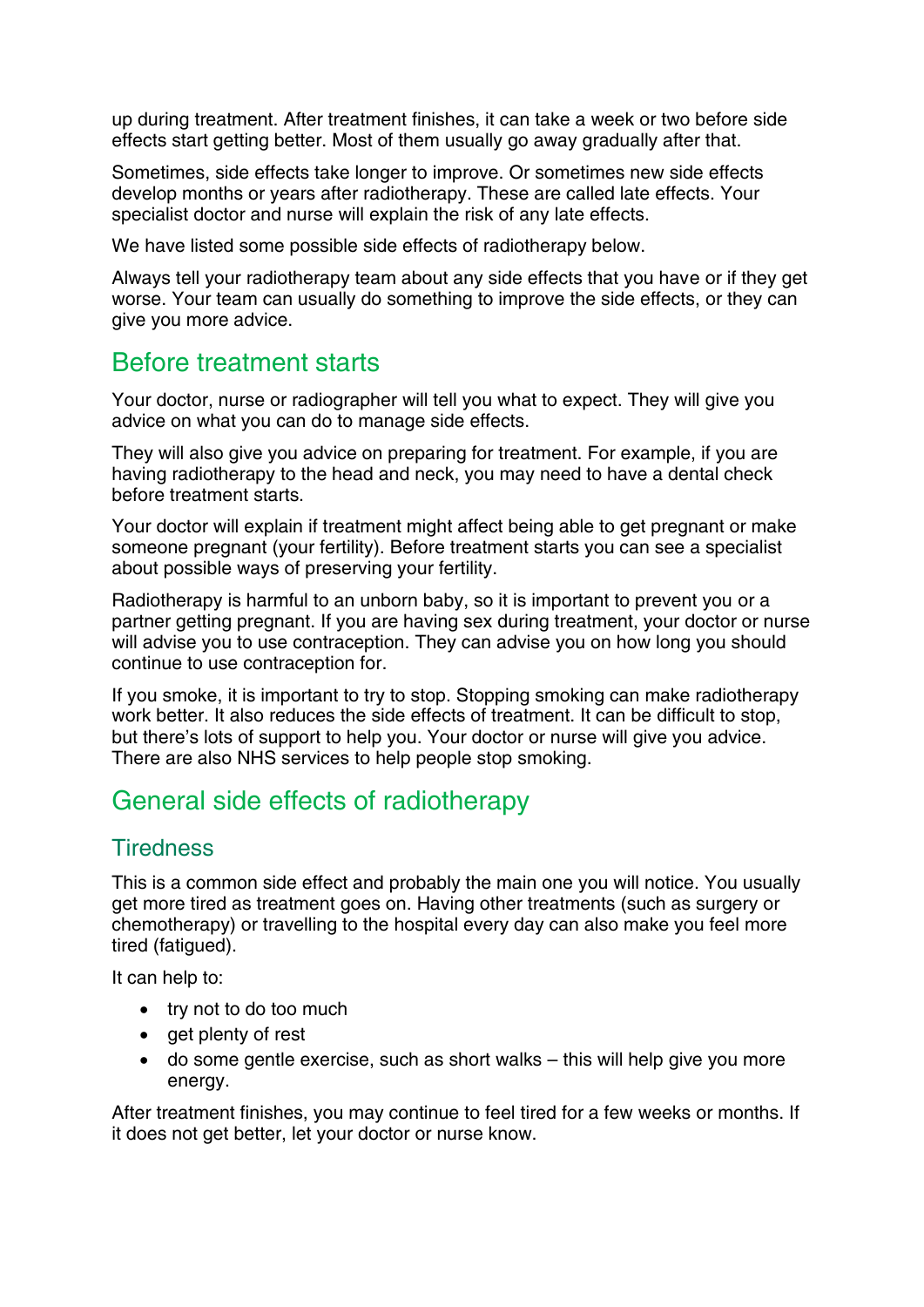If you feel up to it, there is no reason you can't still go out with your friends. It may help to tell them you might have to cancel plans at short notice if you are too tired. You can also keep up with friends through social media or texts so you still feel involved.

If you are studying, you will probably need some time off from school or university during your treatment. But you may be able to have some home schooling. Try not to worry about catching up. Schools and universities are used to helping students who have been unwell. They can set up any extra help you might need.

#### Skin changes in the treated area

In the area of your body that is being treated, the skin may feel dry and itchy after a few days. Depending on the colour of your skin, it may redden or become darker.

Your radiographer or nurse will give you advice on how to look after your skin. If it becomes sore, flaky, or broken in areas, tell them straight away. If you do get a skin reaction, it should get better within four weeks of treatment finishing.

Here are some skin care tips:

- Try to wear loose cotton clothing in the area that is treated. It will be less likely to irritate your skin.
- Wash your skin gently with mild soap (or aqueous cream) and water. Rinse the soap or cream off and pat your skin dry.
- Use unperfumed moisturiser on your skin every day. You can ask your radiographer about this.
- If your underarm is in the area that's being treated use your normal deodorant, unless the skin is broken.
- Try not to shave the area being treated. If you feel you have to shave, use an electric shaver.
- Do not expose the area to sunshine. Protect your skin from strong sunlight for at least a year after treatment finishes. Use sun cream with a high sun protection factor (SPF) of at least 30.

#### Eating difficulties

Sometimes, you may not want to eat. Radiotherapy may cause side effects that make eating difficult. For example, radiotherapy close to the tummy or pelvis can make you feel sick. Radiotherapy to the head and neck area may make it difficult to swallow certain foods. Always tell your radiotherapy team if you have any eating difficulties or worries about your weight.

Having small regular snacks throughout the day rather than three main meals is often easier. A dietitian can give you advice on foods or supplements you can add to your diet. Your doctor can prescribe medicines to control sickness or to help if you cannot swallow because of pain.

## Side effects of radiotherapy to your tummy or pelvis

Radiotherapy given close to your tummy or pelvis (the area between your hips) may cause different side effects.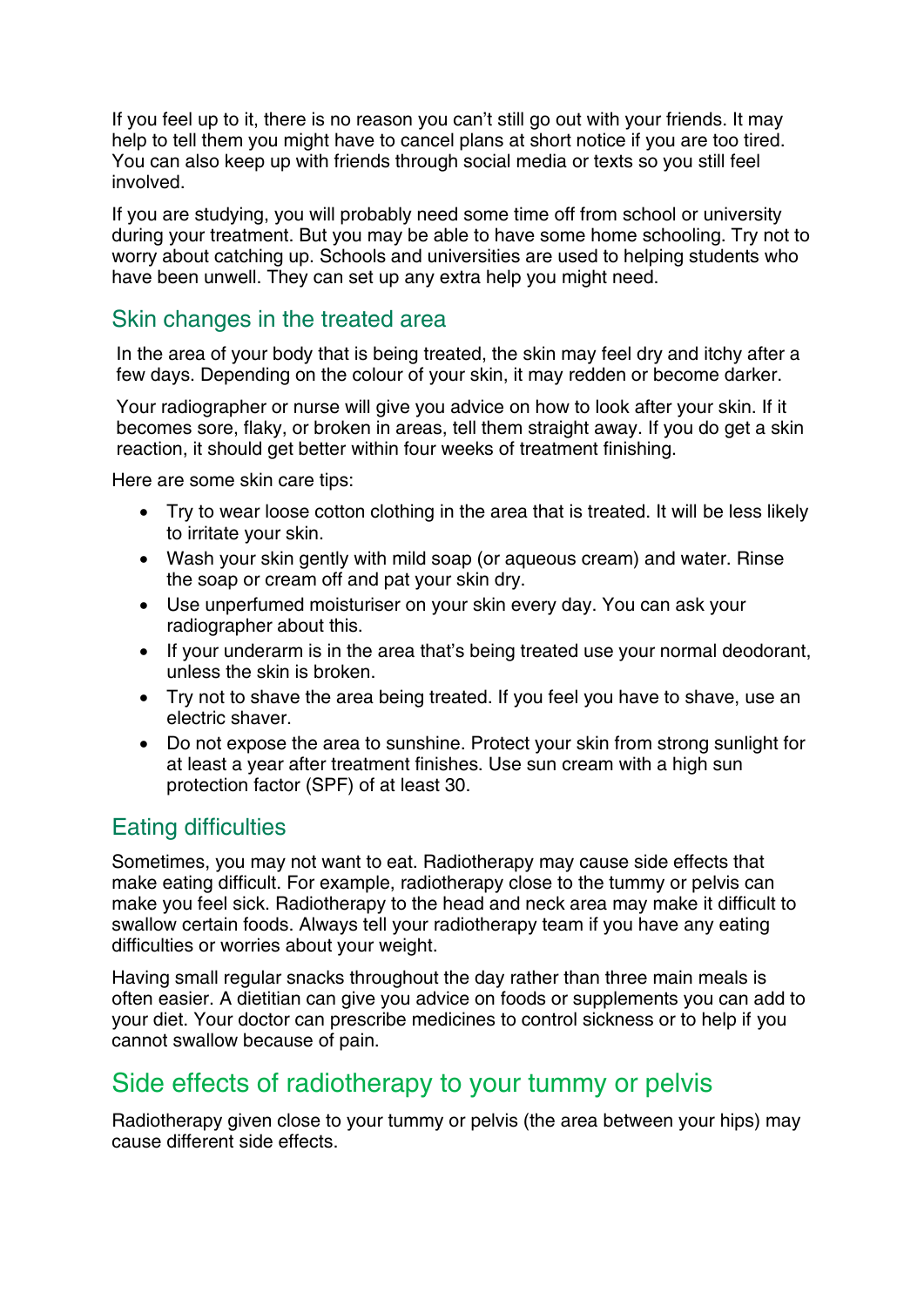### Feeling sick

You may feel sick. Your doctor will prescribe anti-sickness drugs for you. These usually control any sickness you have. Tell your nurse or doctor if they do not, as there are different ones they can try. Any sickness goes away when your radiotherapy finishes.

#### Diarrhoea

Radiotherapy to your pelvis may cause tummy cramps and diarrhoea. Your doctor will prescribe anti-diarrhoea tablets to take regularly until it settles down. It is important to drink plenty of fluids when you have diarrhoea. Your radiographer or nurse will give you advice on any foods you may need to avoid until the diarrhoea stops.

#### Bladder irritation

Radiotherapy to the pelvis can make you feel uncomfortable or sore when you wee (pass urine). It can also make you feel like you need to wee more often than usual. Let your doctor or nurse know if this happens or if your symptoms get worse. Your doctor can prescribe drugs to ease these symptoms and check for any urine infection.

Try to drink 2 to 3 litres of fluids each day. Concentrated urine can irritate the bladder and make your symptoms worse, and drinking more fluids reduces this. Avoid drinks that can irritate the bladder. These include drinks with caffeine in them (tea, coffee, hot chocolate, cola), alcohol, fizzy drinks, acidic drinks (orange and grapefruit juice) and drinks with artificial sweeteners (diet or light drinks).

#### Hair loss

Radiotherapy to the pelvis will cause you to lose your pubic hair. It will usually grow back a few months after radiotherapy finishes.

## Side effects of radiotherapy to your chest

You might find it difficult to swallow, have a cough or feel breathless. Eating soft foods will make it easier to swallow. The radiotherapy team will give you advice on the kind of foods to eat. Your doctor can prescribe painkillers to make it more comfortable. If you have a cough or feel breathless, always let your doctor or nurse know.

# Side effects of radiotherapy to your head and neck

Your mouth and throat may become sore and you may have difficulty swallowing. Try to follow the advice from your radiographer or nurse about taking care of your mouth and keeping it clean. Your doctor can prescribe liquid painkillers. Your radiotherapy team will give you advice on foods to eat that make swallowing easier. Once your course of radiotherapy has finished, your mouth will gradually heal. Most people get back to eating normally after a few weeks.

Radiotherapy to the head and neck may stop you making enough saliva. This means your mouth gets dry. Taking regular small sips of water can help. Your doctor can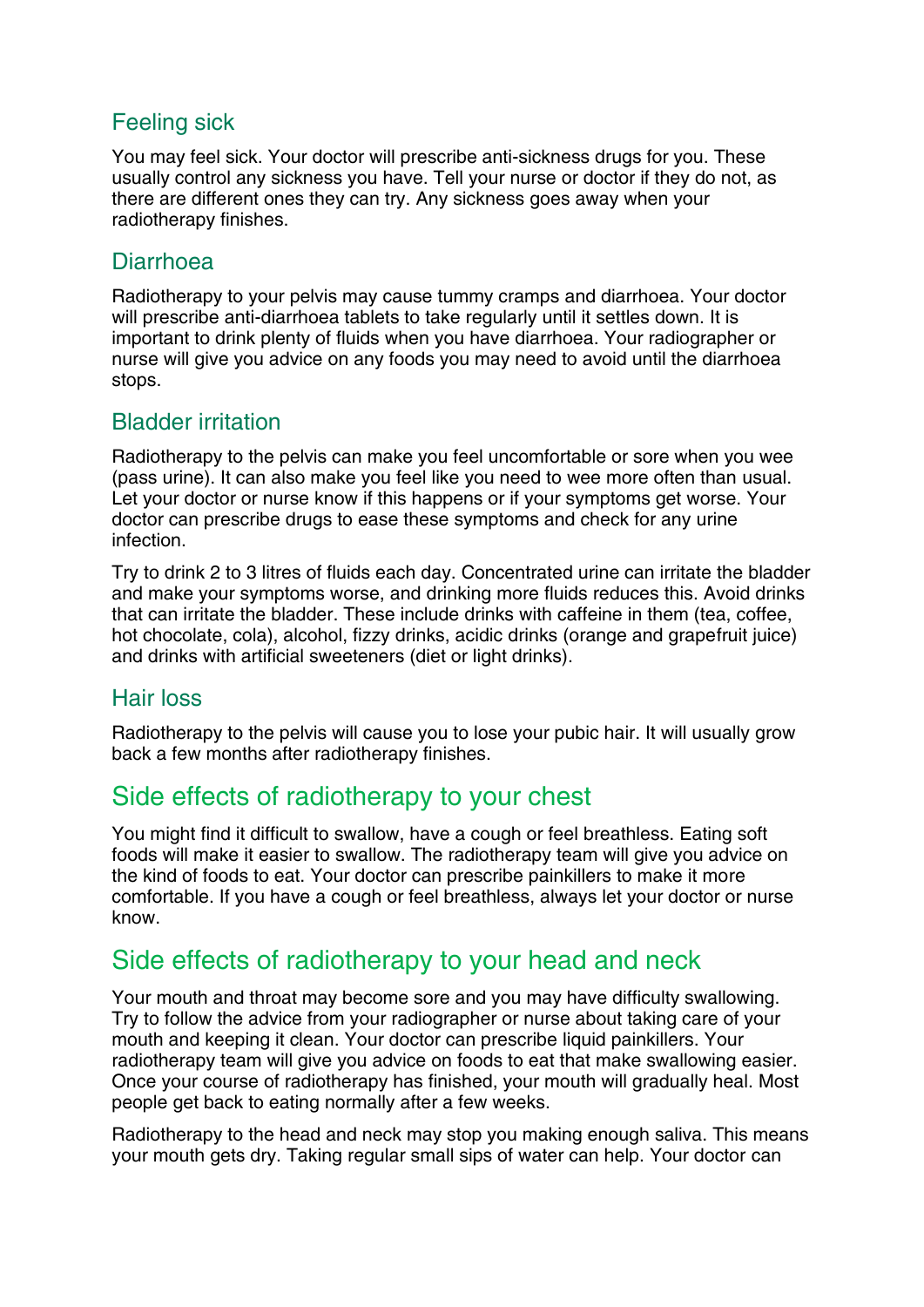prescribe mouthwashes, lozenges, artificial saliva sprays or gels to help. Saliva washes your teeth and protects them from decay.

## Side effects of radiotherapy to the brain

Radiotherapy to the brain can cause different side effects. Common side effects include tiredness, itchy sore skin on your scalp, hair loss and headaches. Tell your doctor if you have headaches or feel sick. They can prescribe painkillers, steroids, or anti-sickness drugs to help. The side effects will usually improve gradually after treatment is over.

#### Hair loss

You will lose the hair in the treated area. You may also lose some hair on the opposite side of your head where the rays come out. The radiotherapy staff will show you where your hair is likely to fall out. They will give you advice on looking after the skin on your scalp. Your hair usually grows back within 2 to 3 months of finishing treatment. Sometimes, it grows back a slightly different colour or texture than before.

Depending on the dose of radiotherapy, the hair might grow back thinner. Or sometimes there may be patches where the hair doesn't grow back at all.

#### **Tiredness**

Tiredness is a common side effect. Try to balance getting plenty of rest with doing some gentle activity, like short walks. This can help give you more energy. Tiredness can sometimes take months to improve.

Some weeks after treatment, you may feel extremely tired, as if you want to sleep all the time (called somnolence). Tell your doctor or nurse if you feel like this.

Sometimes side effects get worse after treatment but this is temporary. Let your doctor know if this happens. It usually gets better by itself over the following weeks.

## Late effects of radiotherapy

Radiotherapy can help to cure cancer. But it can sometimes cause side effects months or years later. These are called late effects or long-term side effects. Newer ways of giving radiotherapy help to reduce the chances of developing late effects.

Late effects depend on where the treated area is and the dose of radiotherapy you had. Your specialist doctor or nurse will talk to you about any risk of late effects. After radiotherapy, you will have regular check-ups, usually for years. So, any problems linked to your treatment can usually be picked up and managed or treated early.

A possible late effect of radiotherapy to the pelvis, or sometimes to the brain, is that it might affect your fertility. Fertility means being able to get pregnant or make someone pregnant. Your specialist doctor and nurse will talk to you about this. You can ask about possible ways of preserving your fertility before treatment starts.

Another important late effect is the risk of getting another cancer in the treated area. The thought of this can be scary. But it is important to remember that this is rare. It can help to talk this over with your doctor or nurse. They will advise you to have any new symptoms or lumps checked by your specialist team or GP.